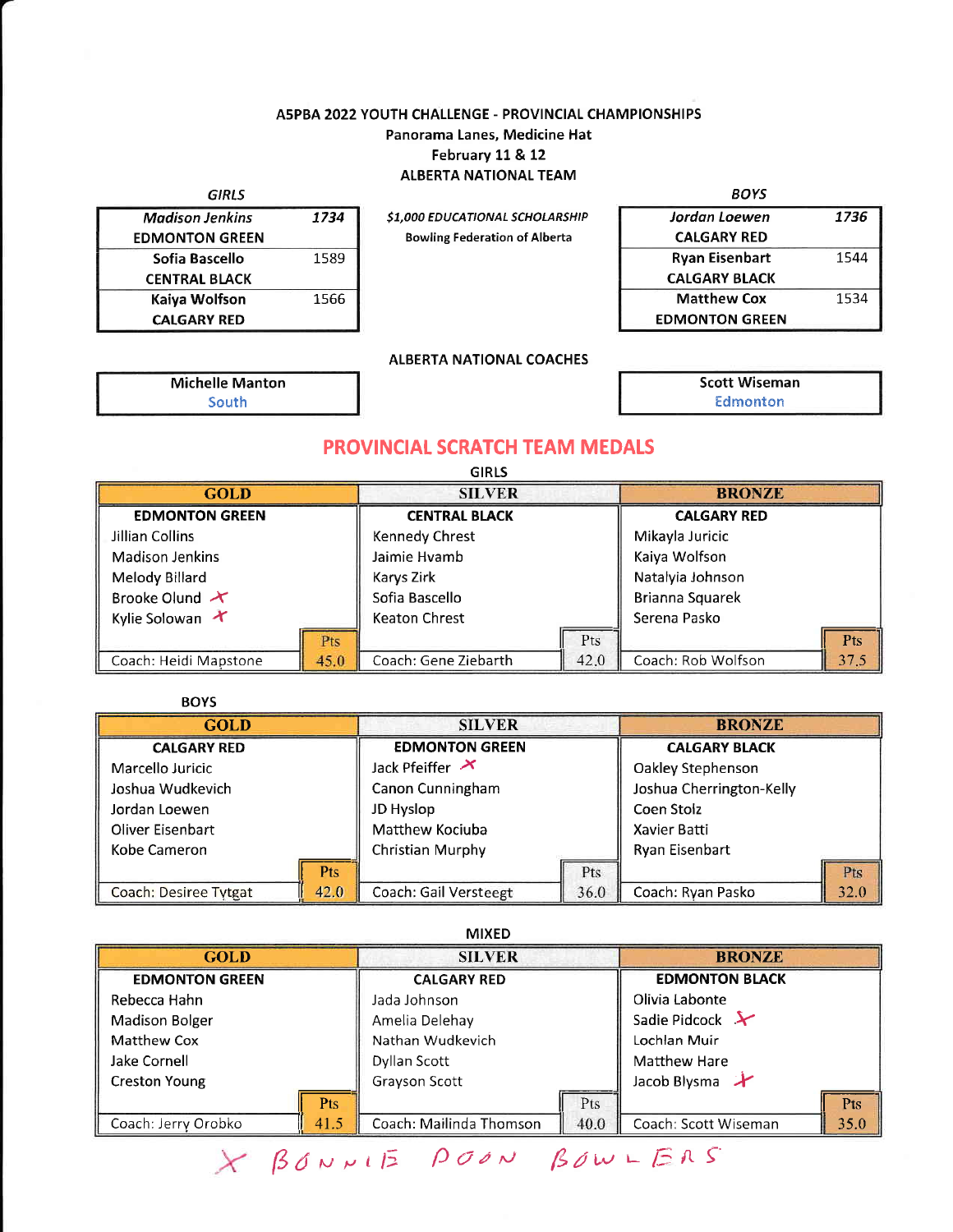# PROVINCIAL PINS OVER AVERAGE TEAM MEDALS

| <b>GIRLS</b>            |             |                       |        |                       |       |  |  |  |  |  |  |  |  |
|-------------------------|-------------|-----------------------|--------|-----------------------|-------|--|--|--|--|--|--|--|--|
| <b>GOLD</b>             |             | <b>SILVER</b>         |        | <b>BRONZE</b>         |       |  |  |  |  |  |  |  |  |
| <b>NORTH BLUE</b>       |             | <b>EDMONTON BLACK</b> |        | <b>CENTRAL SILVER</b> |       |  |  |  |  |  |  |  |  |
| Hope Petrie             |             | Danielle Hahn         |        | Kaitlyn Fitchie       |       |  |  |  |  |  |  |  |  |
| Autumn McDonald         |             | Cheyenne Tilden       |        | Madison Schafer       |       |  |  |  |  |  |  |  |  |
| <b>Maddison Garnier</b> |             | Megan Brook           |        | Ellie Smith           |       |  |  |  |  |  |  |  |  |
| Willah Jone             |             | Peyton Tilden         |        | Zoe Maxwell           |       |  |  |  |  |  |  |  |  |
| Cooper Leckie           |             | Sureena Usman         |        | Kaitlyn Werdel        |       |  |  |  |  |  |  |  |  |
|                         | $\ $ P.O.A. |                       | P.O.A. |                       | P.O.A |  |  |  |  |  |  |  |  |
| Coach: Donald Spenser   | 916         | Coach: Ernie McLellan | 566    | Coach: Angela Porter  | 298   |  |  |  |  |  |  |  |  |

#### BOYS

| <b>GOLD</b>              |       | <b>SILVER</b>      |        | <b>BRONZE</b>         |        |  |
|--------------------------|-------|--------------------|--------|-----------------------|--------|--|
| <b>EDMONTON BLACK</b>    |       | <b>SOUTH BLUE</b>  |        | <b>NORTH BLUE</b>     |        |  |
| Kolby Kreutz             |       | Kolby Kreutz       |        | Ethan Dyck            |        |  |
| Keaton Zeidell           |       | Keaton Zeidell     |        | <b>Connor Friesen</b> |        |  |
| <b>Tyler Myers</b>       |       | <b>Tyler Myers</b> |        | Layne King            |        |  |
| <b>Riley Frame</b>       |       | <b>Riley Frame</b> |        | BJ Olsen              |        |  |
| Kale Smith               |       | Kale Smith         |        | Ben King              |        |  |
|                          | P.O.A |                    | P.O.A. |                       | P.O.A. |  |
| Coach: Martinho Marciano | 249   | Susan Gartry       | 218    | Alvin Anderson        | 163    |  |

| <b>MIXED</b>           |       |                   |        |                       |        |  |  |  |  |  |  |  |  |
|------------------------|-------|-------------------|--------|-----------------------|--------|--|--|--|--|--|--|--|--|
| <b>GOLD</b>            |       | <b>SILVER</b>     |        | <b>BRONZE</b>         |        |  |  |  |  |  |  |  |  |
| <b>CENTRAL SILVER</b>  |       | <b>NORTH BLUE</b> |        | <b>SOUTH BLUE</b>     |        |  |  |  |  |  |  |  |  |
| <b>Heather Gervais</b> |       | Eva Nichol        |        | Kennedy DesRoche      |        |  |  |  |  |  |  |  |  |
| Jordan Kisser          |       | Saige Pohl        |        | Madison Kearley-Coady |        |  |  |  |  |  |  |  |  |
| Leyton Fazakas         |       | Tyler Voss        |        | Reid Liboiron         |        |  |  |  |  |  |  |  |  |
| Xander Oickle          |       | Reaghan Goebel    |        | Dylan Odenbach        |        |  |  |  |  |  |  |  |  |
| <b>Bronson Taddeo</b>  |       | Jayden Pigeau     |        | Rylan Stabbler        |        |  |  |  |  |  |  |  |  |
|                        | P.O.A |                   | P.O.A. |                       | P.O.A. |  |  |  |  |  |  |  |  |
| Grace Escott           | 414   | Gerald Hafner     | 361    | Rob Miklos            | 271    |  |  |  |  |  |  |  |  |

# PROVINCIAL AGGREGATE P.O.A. CHAMPION MEDALS

| $\Delta$<br>JULL  | <b>TIME</b><br>SIL    | W.<br>```<br>LЛ       |
|-------------------|-----------------------|-----------------------|
| <b>NORTH BLUE</b> | <b>EDMONTON BLACK</b> | <b>CENTRAL SILVER</b> |

# PROVINCIAL SCRATCH AGGREGATE CHAMPION MEDALS

|                             | SILVER             | <b>BRONZE</b> |
|-----------------------------|--------------------|---------------|
| <b>EDMONTON GREEN</b><br>ш. | <b>CALGARY RED</b> | CALGARY BLACK |

.Y [9duDtE DdaN (5a,uLERs'